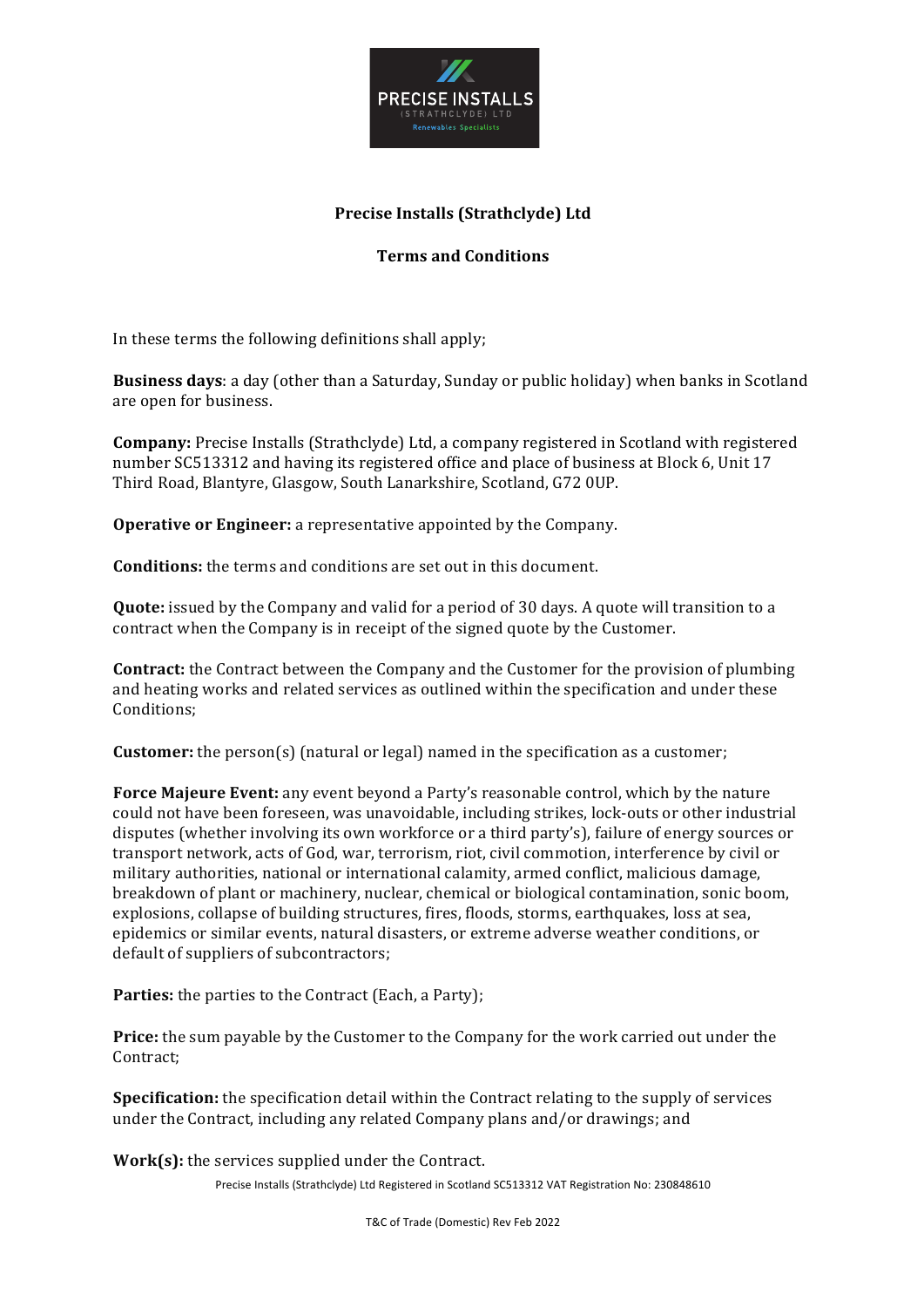### **Scope of Works**

Under the Contract the Company will carry out the work listed in the Specifications, unless agreed otherwise in writing by the Company. These conditions apply to the Contract to the exclusion of any other terms that the Customer seeks to impose or incorporate, or which are implied by trade, custom, practice or course of dealing.

The Contract constitutes the entire agreement between the parties. The Customer acknowledges that it has not relied on any statement, promise or representation made or given by or on behalf of the Company that is not detailed in the Contract. The Customer acknowledges that unless detailed within the written specifications, excavation, relocation, removal or repair of soil, or pipes are not included within the Contract. The Customer acknowledges that no provision has been made for the removal of asbestos within the Contract specification unless specified. If removal is required, the Company can provide the Customer with a written cost to include within the Works.

### **Customer's Obligations**

The Customer is obliged to pay the Price. The Customer agrees to permit access to the property which is to be the subject of the Works as detailed in the Specification during normal business working hours, being 8.00am to 5.00pm Monday to Friday (excluding public holidays). The Customer shall inform the Company without delay of any deficiencies or problems concerning the Work carried out under the contract. The Customer must notify the Company of such deficiencies or problems either  $(1)$  by post to the company address listed in the Specification or (2) by email to the email address listed in the Specification and in either case the Customer must address the notice to 'Customer Services'. Should the Customer wish for additional works to be completed by the Company, the scope of works and additional cost to be paid by the Customer, must be agreed in writing by both parties. The Company shall not be held liable or held responsible for any damage or defect resulting from work not fully guaranteed or where recommended work has not been carried out. The Customer shall be solely liable for any hazardous situation in respect of Gas Safe or Gas Warning Notice issued.

## **Company's Obligations**

Whilst the company will endeavour to start the Work on the date agreed, the Company may delay starting the Work due to circumstances beyond their control, including a Force Majeure Event. If a Force Majeure Event occurs, the Company will start work as soon as reasonably possible following this date or as otherwise agreed with the Customer. Failure to meet any agreed start date due to circumstances beyond the control of the Company will not be a valid reason to cancel this Contract. Time of delivery of services is not of the essence and there will be no compensation due from the Company to the Customer for unforeseen delays.

#### **Guarantee**

The Company provides a guarantee for labour only in respect of faulty workmanship for 12 months from the date of completion with the manufacturer's warranty in force. The Company will deem the guarantee null and void should the work/appliance supplied by the company be:

(a) subject to misuse or negligence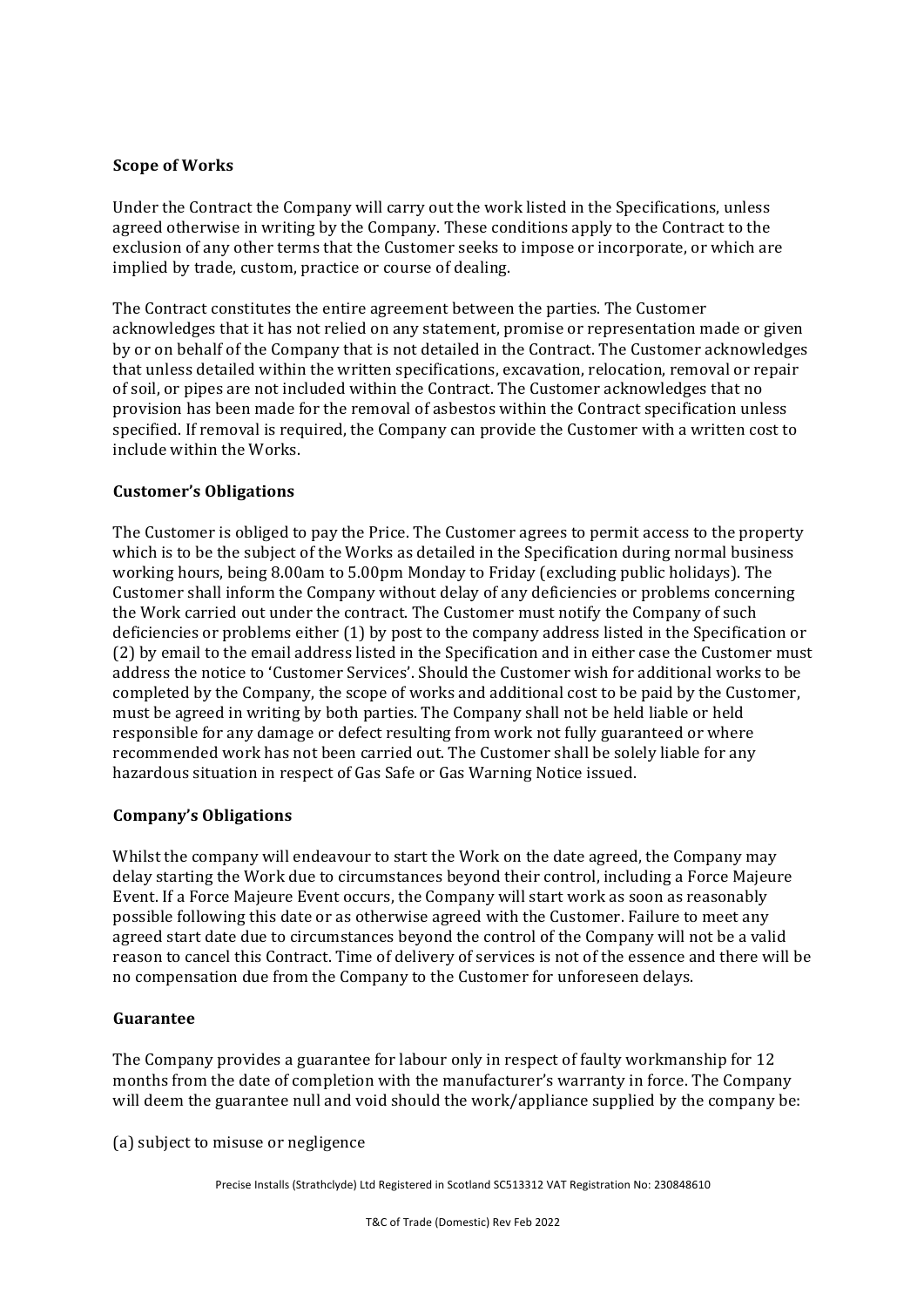(b) repaired, modified or tampered with by anyone other than a Company operative. The Company will not guarantee any work in respect of blockages in waste and drainage systems.

### **Payment and Price**

The Price shall be detailed within the Quote Specification. Payment for the works shall be as agreed within the quote. The Customer shall pay to the Company the amount invoiced in this respect forthwith upon receipt of the Company's invoice. The Company reserve the right to change the Contract price prior to commencement of Works should material costs be higher than originally calculated. Any changes would be made in writing to the Customer. Interest will be charged by the Company at 4% above Bank of England base rate applying at the time – (which may vary from time to time) on any payments due from the Customer under the Contract which are more than seven days late. Such interest shall accrue on a daily basis from the due date of actual payment. Should the Company be instructed to provide an Insurance Report, the Works will be charged at  $£55.00$  per hour. The Customer shall pay all amounts due under the Contract in full without any deduction or withholding except as required by law. Where the Customer is a limited company or Limited Liability Partnership (LLP), the Company acts under the Contract on the basis that all directors of the limited company or LLP are liable jointly and severally for the cost of all Works. This applies irrespective of when a director may be appointed to the Customer, Company or LLP. Joint and several liability of the directors of the Customer company or LLP will apply whilst a fee is outstanding to the Company for any Works carried out on behalf of the limited company or LLP, and whilst these Conditions apply. All goods supplied by the Company to the Customer remain the title of the Company until the balance has been paid in full. The Company shall have absolute authority to repossess, sell or otherwise deal with or dispose of all or part of such goods in which title remains vested in the Company. 

#### **Finance**

The Company are a credit broker on behalf of Novuna Personal Finance on an exclusive basis. The Company offers the following services under the broker agreement;

(1) Plumbing  $&$  Heating Installation

#### (2) Bathroom Design & Installation

Precise Installs (Strathclyde) Ltd FRN: 919579 are authorised and regulated by the Financial Conduct Authority. Credit is subject to status and affordability, and is provided by Novuna Personal Finance.

#### **Cancellation**

If the Company's Directors/Manager recommends for the Work to be cancelled, the Customer shall not without good cause withhold their agreement to such cancellation. The Customer will be advised in writing as to why the Company has reached this decision and where appropriate shall receive a full refund of any part of the Contract price paid. If the Customer wishes to cancel the Contract other than in accordance with these Conditions, the Company reserves the right to charge an amount equal to the reasonable losses and vouched expenses incurred by the Company prior to cancellation.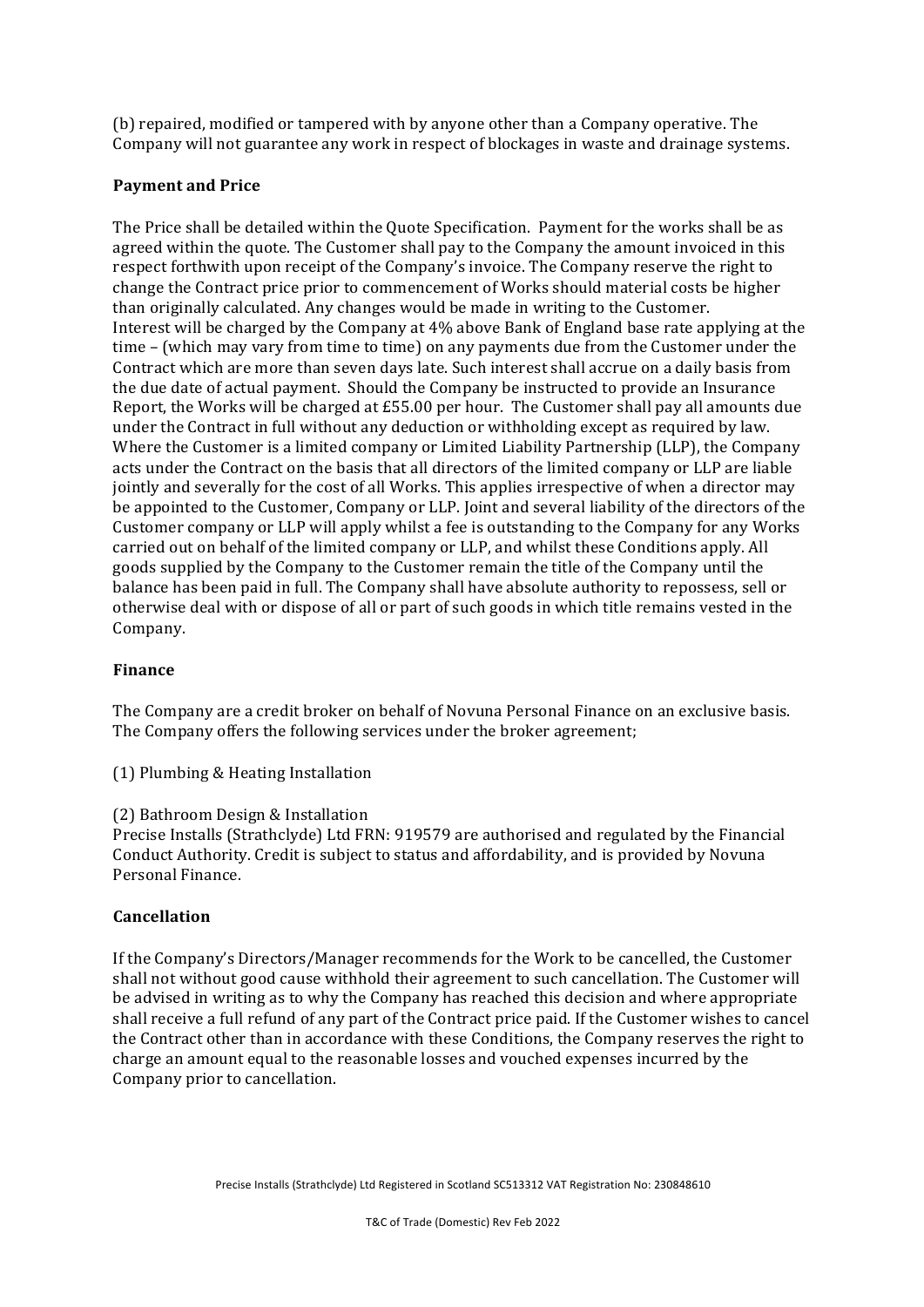### **Customer's Insolvency or Incapacity**

If the Customer becomes subject to any of the events listed below, or the Company reasonably believes that the Customer is about to become subject to any of them and notifies the Customer accordingly, then, without limiting any other right or remedy available to the Company, the Company may (at its sole discretion) cancel or suspend all further Work under the Contract or under any other contract between the Customer and the Company without incurring any liability to the Customer, and all outstanding sums in respect of Works carried out by the Company shall become immediately due. All equipment supplied within the specification remains the property of the Company until the balance is paid in full from the Customer to the Company. 

The relevant events are:

(a) the Customer suspends, or threatens to suspend, payment of it debts, or is unable to pay its debts as they fall due or admits inability to pay its debts, or (being a company) is deemed unable to pay its debts within the meaning of section 123 of the Insolvency Act 1986, or (being and individual) is deemed either unable to pay its debts or as having no reasonable prospect of so doing, in either case, within the meaning of section 268 of the Insolvency Act 1986, or (being a partnership) has any partner to whom any of the foregoing apply;

(b) the Customer commences negotiations with all or any class of its creditors with a view to rescheduling any of its debts, or makes a proposal for or enters into any compromise or arrangement with its creditors other than (where the Customer is a company) where these events take place for the sole purpose of a scheme for a solvent amalgamation of the Customer with one or more other companies or the solvent reconstruction of the Customer:

(c) (being a customer) a petition is filed, a notice is given, a resolution is passed, or an order is made, for or in connection with the winding up of the customer, other than for the sole purpose of a scheme for a solvent amalgamation of the Customer with one or more other companies or the solvent reconstruction of the customer:

(d) (being an individual) the Customer is the subject of a bankruptcy petition or order. (e) a creditor of the Customer attaches or takes possession, or a distress, execution,

sequestration or other such process is levied or enforced on or sued against the whole or any part of its assets and such attachment or process is not discharged with 14 days;

(f) (being a company) an application is made to court, or an order is made, for the appointment of an administrator or is a notice of intention to appoint an administrator is given or if an administrator is appointed over the Customer;

(g) (being a customer) a floating charge holder over the Customer's assets has become entitled to appoint or has appointed an administrative receiver;

(h) a person becomes entitled to appoint a receiver over the Customer's assets or a receiver is appointed over the Customer's assets;

(i) any event occurs, or preceding is taken, with respect to the Customer in any jurisdiction to which it is subject that has an effect equivalent or similar to any of the events mentioned in the clauses  $(a)$  to  $(h)$ ,  $(inclusive)$  above;

(j) the Customer suspends, threatens to suspend, ceases or threatens to cease to carry on all or substantially the whole of its business;

(k) the Customer's financial position deteriorates to such an extent that in the Company's opinion the Customer's capability to adequately fulfil its obligations under the Contract has been placed in jeopardy; and

(l) (being an individual) the Customer dies or, by reason of illness or incapacity (whether mental or physical), is incapable of managing his or her own affairs or becomes a patient under any mental health legislation.

Termination of the Contract, however arising, shall not affect any of the Parties' rights and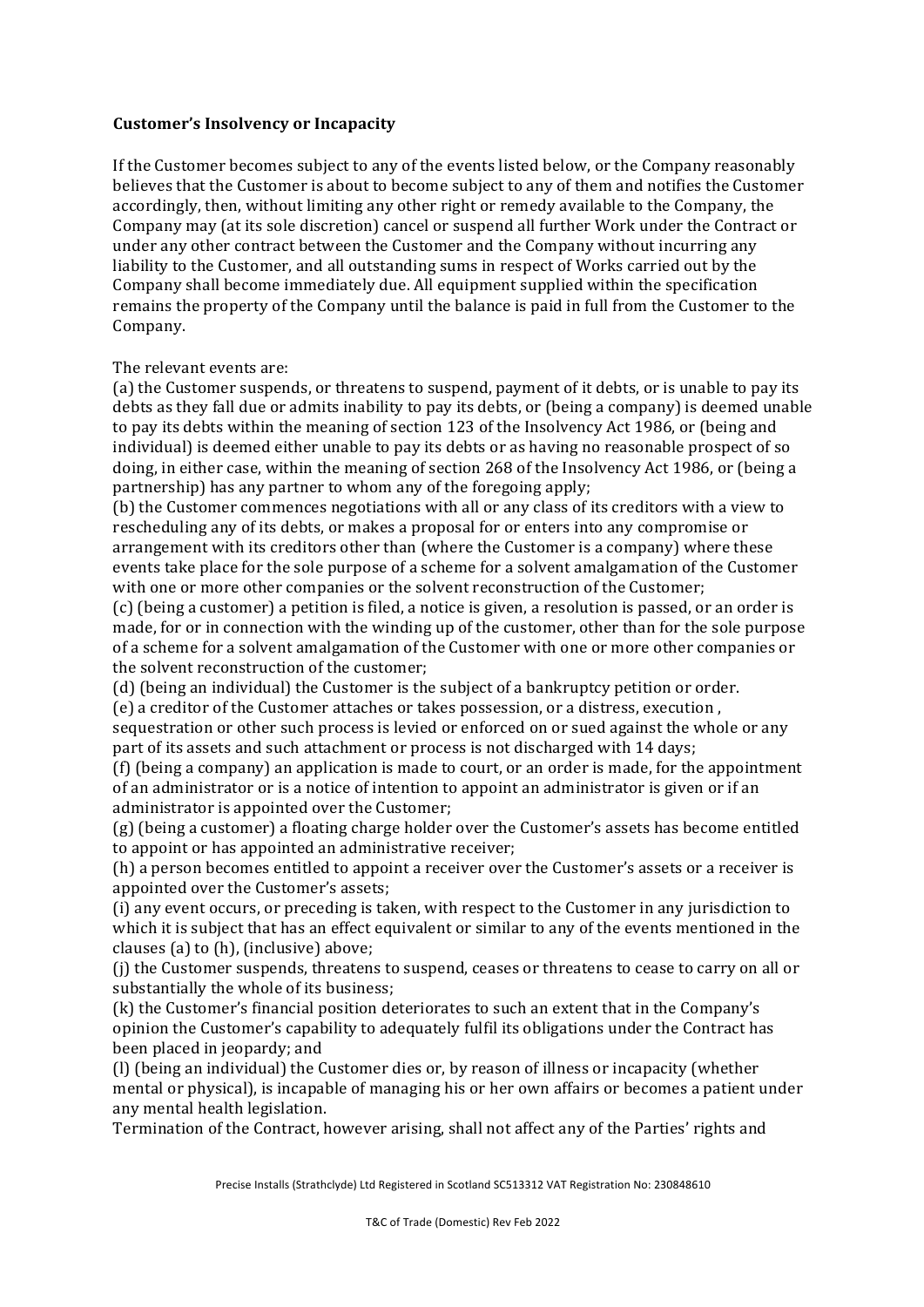remedies that have accrued as at the date of termination. Clauses with expressly or by implication survive termination of the Contract shall continue in full force and effect.

## Limitation of liability

The Company does not exclude or limit liability for death or personal injury occurring due to its negligence, for fraud or fraudulent misrepresentation, or for any matter liability for which cannot be excluded or limited by law. The Company will not be liable for any loss or damage due to causes beyond the control of the Company, or for any damage to property other than where due to the negligence of the Company. Nothing in these conditions will reduce the statutory rights of the Customer relating to faulty or miss- described goods and services. For further information about the Customer's statutory rights the Customer should contact the local authority trading standards department or citizens advice bureau.

The company will not be bound where there are genuine mistakes made in the Contract. In the event that a genuine mistake is made in the Contact (for example regarding pricing), the Company will not be bound to provide the Work until the mistake is corrected and the Customer may wish to cancel the Contract at this stage by notifying the Company, and will be entitled to a full refund of any pre-payment.

The Company shall under no circumstances be liable to the Customer for any indirect or consequential loss arising under or in connection with the Contract. The Company will not accept liability or accept suitability for materials supplied by the Customer and will not be held liable for any consequential damage or fault. Should the Company agree to carry out works on installations of inferior quality or over ten years old, no warranty is given in respect of such Works and the Company accepts no liability in respect of the effectiveness of such works or otherwise. 

# **Health & Safety**

The Company takes the Health & Safety of all Customers and Operatives extremely seriously. The Company have arrangements in place to ensure compliance in all of its obligations to both Party's. The Customer is expected to take reasonable care and responsibility for their own Health & Safety whilst our Operatives are on site and follow any temporary access restrictions they suggest whilst completing the Works. Copies of our Public Liability Insurance along with our Health & Safety Policy are available on request from our Customer Services Department.

## **General**

The Contract is separate from any other contract agreed by the Customer with the Company. Other than as described in these Conditions, the Contract cannot be varied by the Company or the Customer except where a variation is agreed by both parties and any such agreement must be in writing.

The Customer and Company are entitled by notice to each other to transfer their rights and obligations under the Contract, other than obligations to make payments. Notification of any transfer to be provided to the Company should be sent either  $(1)$  by post to the Company address listed in the Contract or (2) by email to the email address listed in the Contract and in either case the Customer must address the notice to 'Customer Services'.

In the event that any provision of the Contract is deemed to be illegal, unenforceable, or invalid, it shall be deleted from the Contract and the remaining terms of the Contract shall remain in full

Precise Installs (Strathclyde) Ltd Registered in Scotland SC513312 VAT Registration No: 230848610